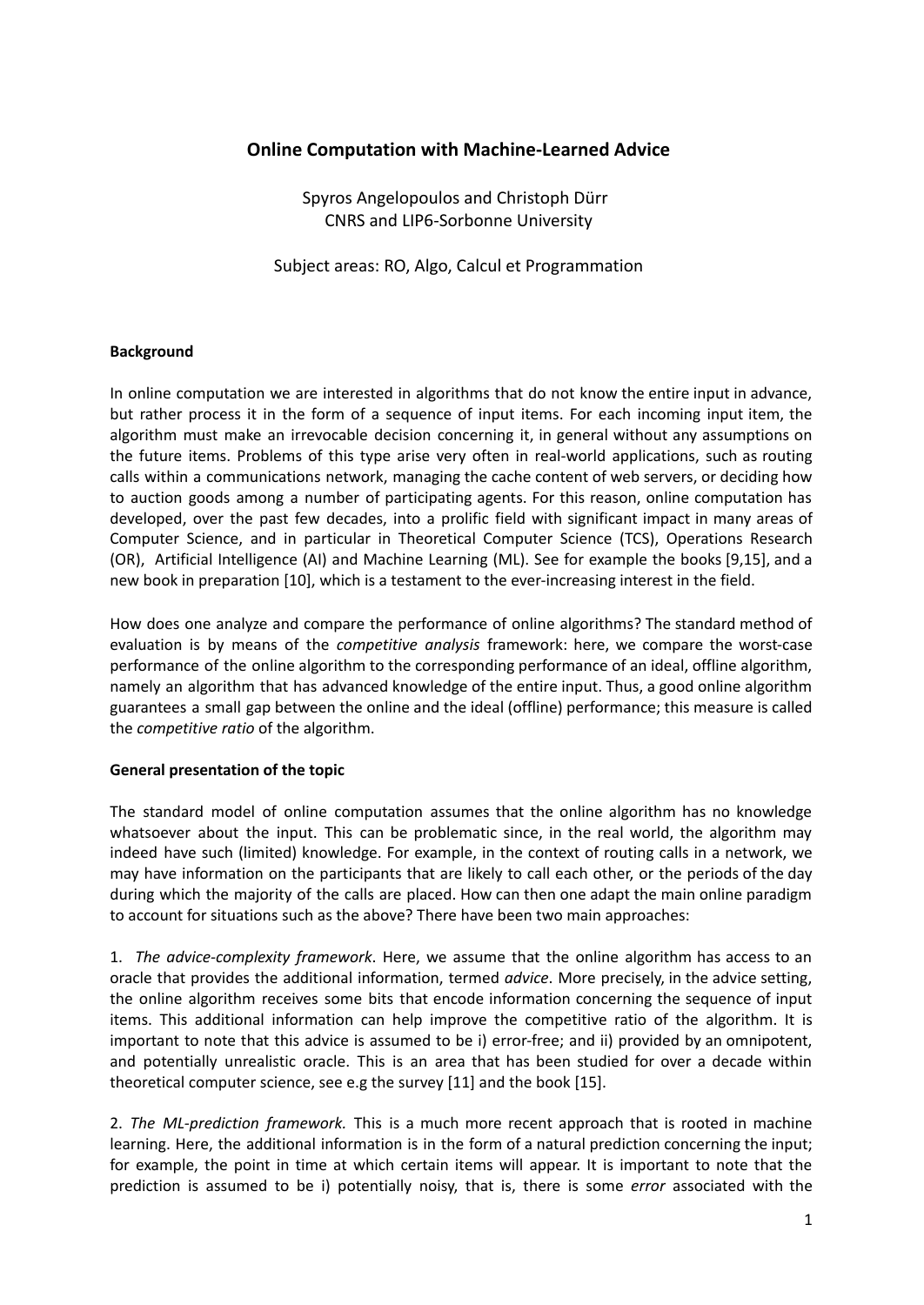prediction; ii) provided by a "reasonable" and "natural" oracle, i.e., an oracle that provides some information on the input that can be easily learnable.

It should be clear that the two approaches are almost complementary, and one would dare say, in conflict. The advice-complexity framework is almost entirely a theoretical abstraction with very few applications, but allows for very rigorous analysis using information-theoretic approaches. In contrast, the more recent ML-prediction framework is motivated by real applications, but has not yet fully developed the precise theory about the limitations of predictions.

## **Objectives of this thesis proposal**

The main objective in this project can be summarized as follows:

*Can we narrow the big gap between the advice-complexity model and the ML-prediction model? Can we obtain better online algorithms with predictions by combining, and extending techniques from both approaches?*

Below we present some specific directions we will pursue with the PhD student.

1. *The price of erroneous advice.* In our work [1] and [2] we studied advice in a setting in which it is either always correct, or always adversarially generated (informally: either provided by a friend or by an enemy). For this reason, some of the performance tradeoffs are only of theoretical significance. A more realistic model would allow for *noisy* advice (see [5] for a recent application in online financial optimization). This can be interpreted as using a number of noisy *binary queries* as predictions. There is a plethora of problems to be studied in this setting.

2. *Compact predictions and learnability*. The ML-prediction framework so far has not placed any restrictions on the size of the advice, unlike the advice-complexity framework. However, there are situations in which some restriction is necessary in practice (e.g., in caching, we cannot afford too much time in gathering information). Thus, we would like to study *time-sensitive* problems and applications (e.g., caching and its generalizations) in a setting in which there is a prediction of small size. On the flip side, the advice-complexity framework does not consider the learnability of the advice, hence we would like to study the power and limitations of *learnable* advice.

3. *Combining advice from several experts*. Here, we are interested in using potentially erroneous predictions that may originate from several sources (i.e., experts), instead of a single one. This was only recently explored in [13] for the ski rental problem, and the same question can be asked for many other online problems.

*4. Better tools for analysis of algorithms with predictions.* The advice complexity field has introduced some powerful theoretical tools (e.g., the string guessing game [12]), which however are tailored to a setting in which the advice is error-free. We would like to extend them to a more general setting in which the advice is imperfect.

The overall approach to these problems will involve two steps. The first is the theoretical analysis of the online algorithms and their limitations, from the point of view of both positive and negative (i.e., impossibility) results. The second step is the experimental validation of these algorithms.

## **State of the art and global positioning of this project**

This line of research was introduced in [17,20] and combines aspects of theoretical computer science and machine learning. These works proved very influential, are already heavily cited, and spearheaded an impressive activity. Further applications include secretary and matching problems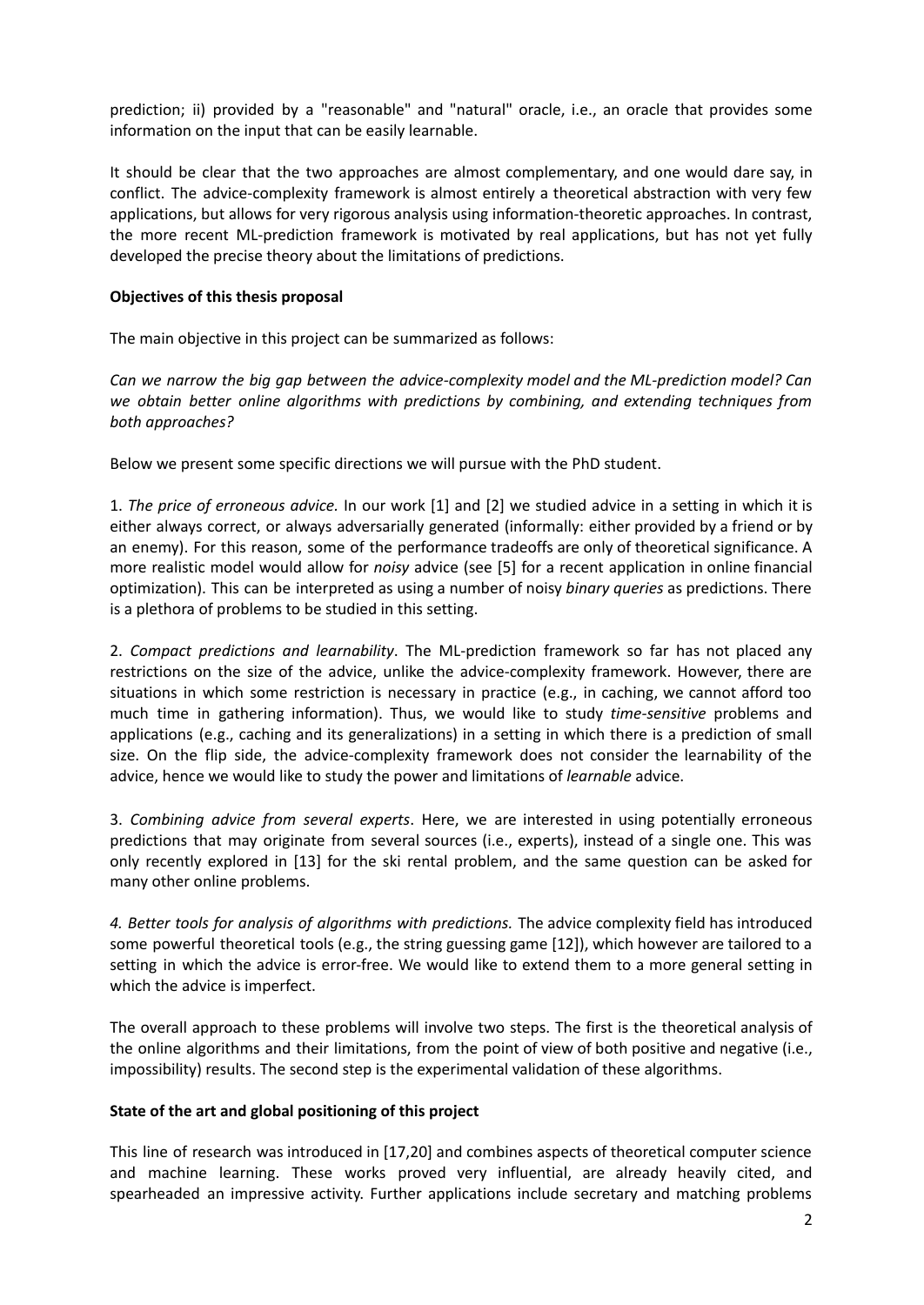[7], page migration [14], ski rental and rent-or-buy problems [8,13], metrical task systems [6], scheduling [16] and many other problems.

The scope of this project lies within a broader objective related to the analysis of algorithms beyond the worst-case. Here, the emphasis is on assessing algorithms not only with respect to the pessimistic worst-case, but using refined measures that better reflect the typical algorithmic performance. This is an emerging trend that became even more attractive with the publication of a book by Roughgarder on this topic (see, in particular, the chapter by Mitzenmacher and Vassilvitskii on algorithms with predictions in this book [18]).

This line of research is already receiving considerable exposure, with presentations in venues of high visibility (e.g., the talk by [Mitzenmacher](https://simons.berkeley.edu/talks/machine-learning-algorithms) at the Simons Institute and the talk by [Vassilvitskii](http://theory.stanford.edu/~sergei/slides/HALG-slides.pdf) at Highlights of [Algorithms](http://theory.stanford.edu/~sergei/slides/HALG-slides.pdf) 2019). Related topics have been presented at workshops such as the Workshop on Algorithms with [Predictions](https://alps2022.epfl.ch/) (ALPS 2022), the TTIC Summer [Workshop](http://www.mit.edu/~vakilian/ttic-workshop.html) on [Learning-Based](http://www.mit.edu/~vakilian/ttic-workshop.html) Algorithms, the STOC 2020 Workshop on Algorithms with [Predictions,](https://www.mit.edu/~vakilian/stoc-workshop.html) the [2020](https://people.inf.ethz.ch/dkomm/olawa2020/) Workshop on Online [Algorithms](https://people.inf.ethz.ch/dkomm/olawa2020/) with Advice and Related Models and courses such as the **MIT** course on [Learning-Augmented](https://www.eecs.mit.edu/academics-admissions/academic-information/subject-updates-spring-2019/6890) Algorithms.

#### **Qualifications and related publications by the supervisor**

The supervisors of the project have several publications in leading TCS conferences and journals (JACM, SODA, ITCS, ESA, STACS) as well as in leading AI conferences and journals (AAAI, IJCAI, JAIR), and have already contributed several publications related to this new area, e.g. [1,2,3,4,5]. They have also given invited lectures at specialized workshops (e.g. the ALPS [2022](https://alps2022.epfl.ch/) workshop).

#### **Student profile**

- M.Sc. degree in Computer Science or related discipline such as Operations Research.
- Strong background in the design and theoretical analysis of algorithms., as documented by previous courses or research experience.
- Programming skills and willingness to work with real data will be considered a plus.

#### **References**

[1] Spyros Angelopoulos. Online search with a hint. Proceedings of the 12th Innovations in Theoretical Computer Science Conference (ITCS): 51:1-51:16, 2021

[2] Spyros Angelopoulos, Christoph Dürr, Shendan Jin, Shahin Kamali, Marc P. Renault. Online Computation with Untrusted Advice. Proceedings of the 11th Innovations in Theoretical Computer Science Conference (ITCS): 52:1-52:15, 2020

[3] Spyros Angelopoulos and Shahin Kamali. Contract scheduling with predictions. Proceedings of the 35th AAAI Conference on Artificial Intelligence: 11726-11733, 2021.

[4] Spyros Angelopoulos, Shahin Kamali and Kimia Shadkami. Online bin packing with predictions. Available at <https://arxiv.org/pdf/2102.03311.pdf>

[5] Spyros Angelopoulos, Shahin Kamali, and Dehou Zhang. Online search with best-price and query-based predictions[.](https://arxiv.org/pdf/2112.01592.pdf.) In Proceedings of the 36th AAAI Conference on Artificial Intelligence (AAAI), 2022. To appear. Available at <https://arxiv.org/pdf/2112.01592.pdf>[.](https://arxiv.org/pdf/2112.01592.pdf.)

[6] Antonios Antoniadis, Christian Coester, Marek Eliás, Adam Polak, and Bertrand Simon. Online metric algorithms with untrusted predictions. In Proceedings of the 37th International Conference on Machine Learning (ICML), pages 345–355, 2020.